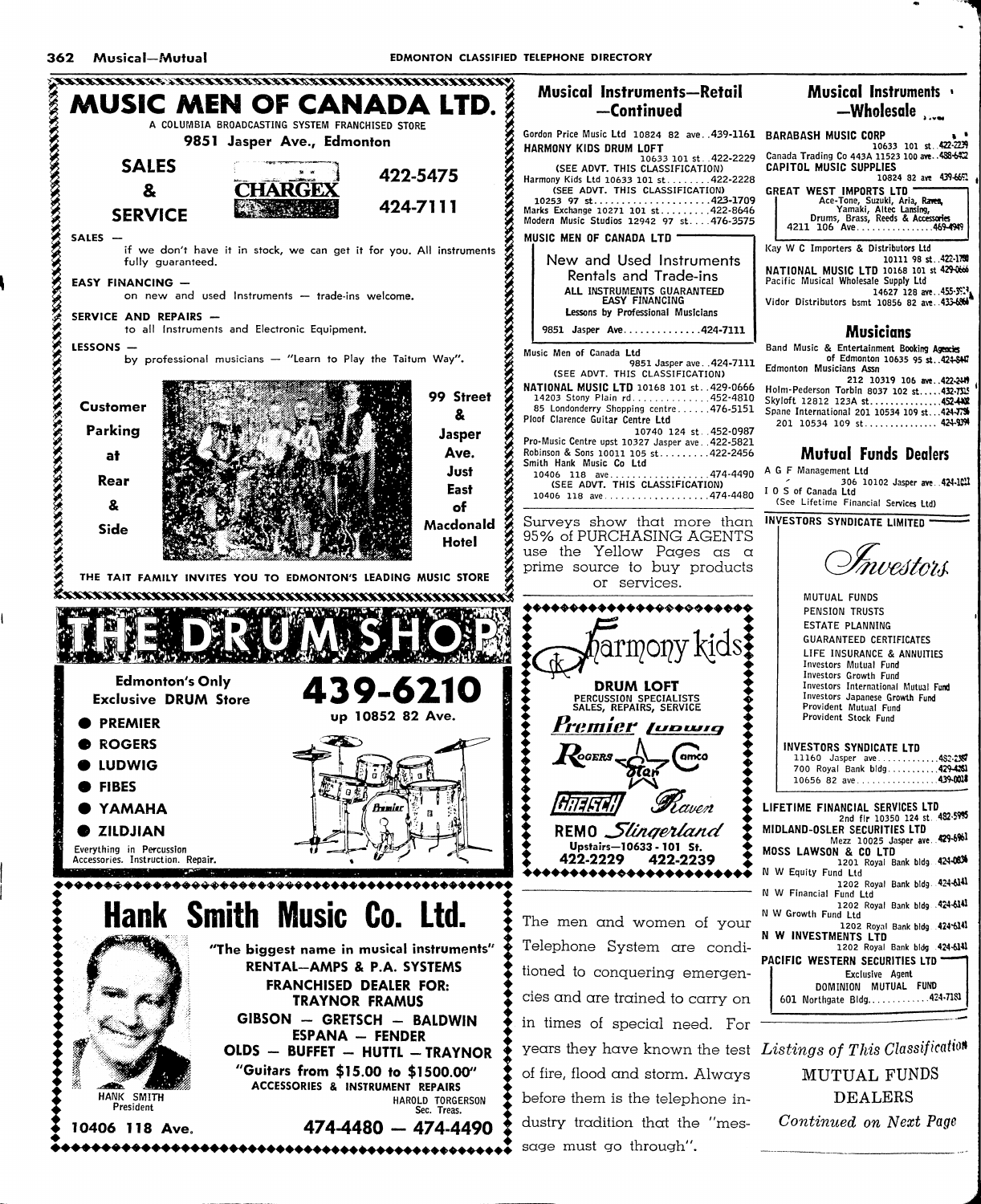#### Mutual Funds Dealers-Cont'd

**PLACED INVESTMENTS CORP** CANADA GROWTH FUND<br>FLANNED RESOURCES FUND<br>TADRUS FUND LTD.

**FEXSIONS EGISTERED RETIREMENT**<br>SAYINGS INCOME PLANS LIFE INSURANCE

"FOR INFORMATION CALL" PLANNED INVESTMENTS CORP

12306 Jasper ave..488-0178

**Principal Group Ltd** 

WHELE ETOP Ltd.<br>S C Distributors Ltd 7954 78 ave....465-4188<br>C Distributors Ltd 7954 78 ave....465-4188<br>C DISTERENT SERVICES LTD<br>205 8540 109 st..439-2917

#### **Nailing Machines**

Section International Ltd 11615 147 st..454-3732

#### **Nails**

**Powernail Co** dale Ontario)

33 Haas Weston Ont...........416 743-8231

#### **Name Plates**

**BENGEROS BRONZE INDUSTRIES LTD** 

## **BRONZE & ALUMINUM** ALL SIZES

5914 87 St...................465-3302

ENVALIER DECALS LTD 11322 153 st 489-5741 Forwing Service 6728 94B ave...469-2834 superial Graphics

518 10201 104 st..423-1233 **PM PANEL INDUSTRIES (EDM) LTD "** Andized Etched & Screened Name Plates **Metal Badges, Tags, Steel Stamps** 2018 Coronet rd..............466-8683

**KALPLAST** 

Custom Engraved Name Plates CRAPHIC PANELS, DIRECTIONAL BOARDS<br>METAL & PLASTIC BADGES<br>DIES, SEALS & STAMPS

12321 105 Ave...............488-7464

Specialty Tool & Mfg Co Ltd 10012 106 ave. . 422-0952

#### Natatoriums

SEE SWIMMING POOLS

Natural Gas -- LEE GAS COMPANIES

#### **Naturopaths**

**WORR DR H C 106 9942 82 ave....432-7750 TAXA CLINICS LTD-**DR. COLIN SKAKEN General Practitioner  $205$  106 St......................439-0459

**Navy Uniforms LEE** UNIFORMS

**Neon Signs ALE SIGN MANUFACTURERS** 

**Neurologists ARE PHYSICIANS & SURGEONS. NC:2010GISTS** 

#### **Neurosurgeons**

-SEE PHYSICIANS & SURGEONS--**NEUROSURGEONS** 

#### **News Dealers**

Western Canada Subscription Agencies Ltd bsmt 10355 Jasper ave..422-3373

#### **Newspaper Distributors**

PROVINCIAL NEWS CO 14615 124 ave..454-0306

#### **Newspaper Representatives** SEE PUBLISHERS REPRESENTATIVES

#### **Newspapers**

ALBERTA FARM LIFE 10026 109 st 429-2918 

9974 Jasper ave. . 424-0568 9974 Jasper ave..424-0568<br>Beverly Page 11407 50 st...............424-05600<br>Canadian Press 105 CPR bldg...........424-6107<br>Cara Operations (Alberta) Ltd

Terminal fir CN Tower. 422-6574 EDMONTON JOURNAL

| CLASSIFIED WANT ADS429-3421<br>101 St. & 100 Ave425-9120 |  |  |
|----------------------------------------------------------|--|--|
| Gazette 31B Perron st St Alb599-7144                     |  |  |
| 15 Perron st St Alb599-8600                              |  |  |
| 15 Perron st St Alb599-4640                              |  |  |
| Journal Edmonton 101 st & 100 ave425-9120                |  |  |
| Le Franco-Albertain 10010 109 st422-0388                 |  |  |
| Prairies Messenger 442 Tegler bldg424-2702               |  |  |
| Ukrainian News Publishers Ltd                            |  |  |
|                                                          |  |  |

10967 97 st..422-5708 Western Canada Assn of The Deaf News 12 12918 118 ave. . 453-1460

Western Catholic Reporter 11645 Jasper ave..488-4861 Ye Olde Towne Crier 10066 156 st......484-8926

**Nickel** 

ATLAS ALLOYS DIV OF RIO ALGOM MINES LTD 7945 Coronet rd. 469-0402<br>Wilkinson Co Ltd 9525 60 ave.........434-8441

#### **Nickel Plating** -SEE PLATING

#### **Night Clubs** BLUE DANUBE RESTAURANT LTD

10307 82 ave. . 439-0257 CAESAR'S CELLAR bsmt 11145 87 ave 439-2627



#### Night Clubs-Continued

**CARIBBEAN EXPRESS** bsmt 10279 101 st..429-0784 Chez Pierre 10613 Jasper ave.........423-2707 **EDMONTON INN** 

ay ave & 118 st..454-9521 10052 106 st. 422-0609

HOFBRAUHAUS RESTAURANTS LTD Bavarian Dining, Dancing Until 1 A.M.

> WITH CANADA'S MR. POLKA, GABY HAAS FULLY LICENSED bsmt 10209 97 St............422-1742

MAYFAIR HOTEL 108 st & Jasper ave 424-7265 PEGASUS DISCOTHEQUE -ASUS DISCOTHEQUE<br>OPEN 10 P.M. - 4 A.M. MON-SAT<br>OPEN 10 P.M. - 4 A.M. MON-SAT<br>10103 106 St..................429-2395

RIVIERA HOTEL CO LTD S359 Calgary tr. . 434-3431<br>SAHARA THEATRE RESTAURANT

cor Groat rd & 114 ave. . 455-1868 Saxony Motor Inn 156 st & Stony Plain rd. . 484-3331

(SEE ADVT. THIS CLASSIFICATION) Sheraton-Caravan Motor Hotel 10010 104 st..424-0011

**Nitrogen Gas** 

CANADIAN LIQUID AIR LTD<br>8615 Stadium rd. 424-0576

#### Noise Control

-SEE ACOUSTICAL SECTION

**Non-Ferrous Alloys** -SEE ALLOYS--NON--FERROUS METAL

#### **Notions-Wholesale**

Central Dry Goods Promislow Ltd 10187 104 st..429-6647

Dower Bros Ltd 10203 103 st........422-2155<br>Foremost Wholesale Ltd 10552 110 st..424-4802<br>Jefferson N Ltd 32 10640 123 st.....488-6868 **JEREAN IN THE WAS COLTD 2 10221 104 St. 424-6175<br>Sun Specialty Co 10147 112 st........422-6175<br>WESTERN VARIETIES & DRY GOODS LTD<br>WESTERN VARIETIES & DRY GOODS LTD** 

#### **Novelties**

FUN LAND ARCADE 9828 Jasper ave. . 422-2967 High Level Bridge Candle & Leather 10159 99 st. 423-1305 India Imports

K2 Westmount Shoppers pk. . 455-8929 Norm's Smallwares 9758 90 ave........433-6884 Peters Novelties 13227 72 st..........475-9164

#### **Novelties-Advertising**

-SEE ADVERTISING SPECIALTIES

#### **Nozzles**

Curtis Hoover Ltd 12654 97 st........476-7681<br>DELAVAN SPRAY NOZZLES--ONTOR LTD

10112 105 ave. 422-3021

#### Nurseries

Alta Pine Tree Farms 10545 163 st...489-2816<br>ANKER TREE FARMS LTD<br>10045 117 st..482-6374 Apache Seeds Ltd 10136 149 st........489-4245 Christensen's Landscaping Ltd 10160 158 st. . 489-4551 (SEE ADVT, THIS CLASSIFICATION)

City Limits Nursery Clover Bar.........699-8535 CLOVER BAR NURSERIES & BEDDING

### Nurseries-Continued

Columbia Nurseries Ltd-Leduc Edmonton Customers Only Call Long Distance (No Toll Charge) & Ask For. ZEnith 0-6055

Mutual-Nurseries 363

# DEVON NURSERIES LTD **VON NURSERIES LTD<br>SEE OUR DISPLAY AD<br>LANDSCAPE GARDENERS<br>1408 Royal Bank Bldg........424-9696** EDMONTON GARDEN SPOTS

Edmonton Nurseries Ltd 64 13435 97 st 475-8183 (SEE ADVT. THIS CLASSIFICATION)

GREENSCAPES NURSERY & GARDEN CENTRE

**14 MILE NW. OF ELLERSLIE CURLING<br>RINK, 2 MILES EAST OF ELLERSLIE<br>GRAIN ELEVATOR ON CALGARY TRAIL OR**<br>6 MILES S. OF WHYTE AVE. ON 75 ST.

### Garden Supplies

EDMONTON'S FINEST SELECTION OF<br>GUARANTEED NURSERY STOCK

R.R.1, South Edm.............399-5165

HOLT NURSERY FARMS

4 10548 82 ave. .465-4077 **LACOMBE NURSERIES LTD** 11211 61 st. 477-5510

NICK'S LANDSCAPING LTD<br>
EDMONTON'S BEST SUPPLY OF<br>
POTTED NURSERY STOCK<br>
LODIAW'S LOT.<br>
151 St & Stony Plain rd.......484-3933

PIKE & CO LTD 10039 101A ave  $422 - 2766$ 

Continued on Next Page

# **CHRISTENSEN'S LANDSCAPING LTD.**

Providing The Finest In Professional Landscaping

NURSERY STOCK - FLOWERS - SEEDS<br>BEDDING PLANTS - FERTILIZERS<br>INSECTICIDES FOR SHRUBS, TREES,<br>PLANTS, LAWNS, ETC.

**COMMERCIAL GARDEN MAINTENANCE** 

489-4551

**EDMONTON NURSERIES LTD** 

**Retail Garden Centre** 

OFFICE 64 13435 97 ST.

**Phone 475-8183** 

**Garden Centre** 

13332 137 Ave.

**Wholesale Division** 

COLUMBIA NURSERIES LTD.

R.R. 2, LEDUC, ALTA.

446-2617

Directly Opposite

International Airport Just East

Off Hwy. No. 2

10160 158 St.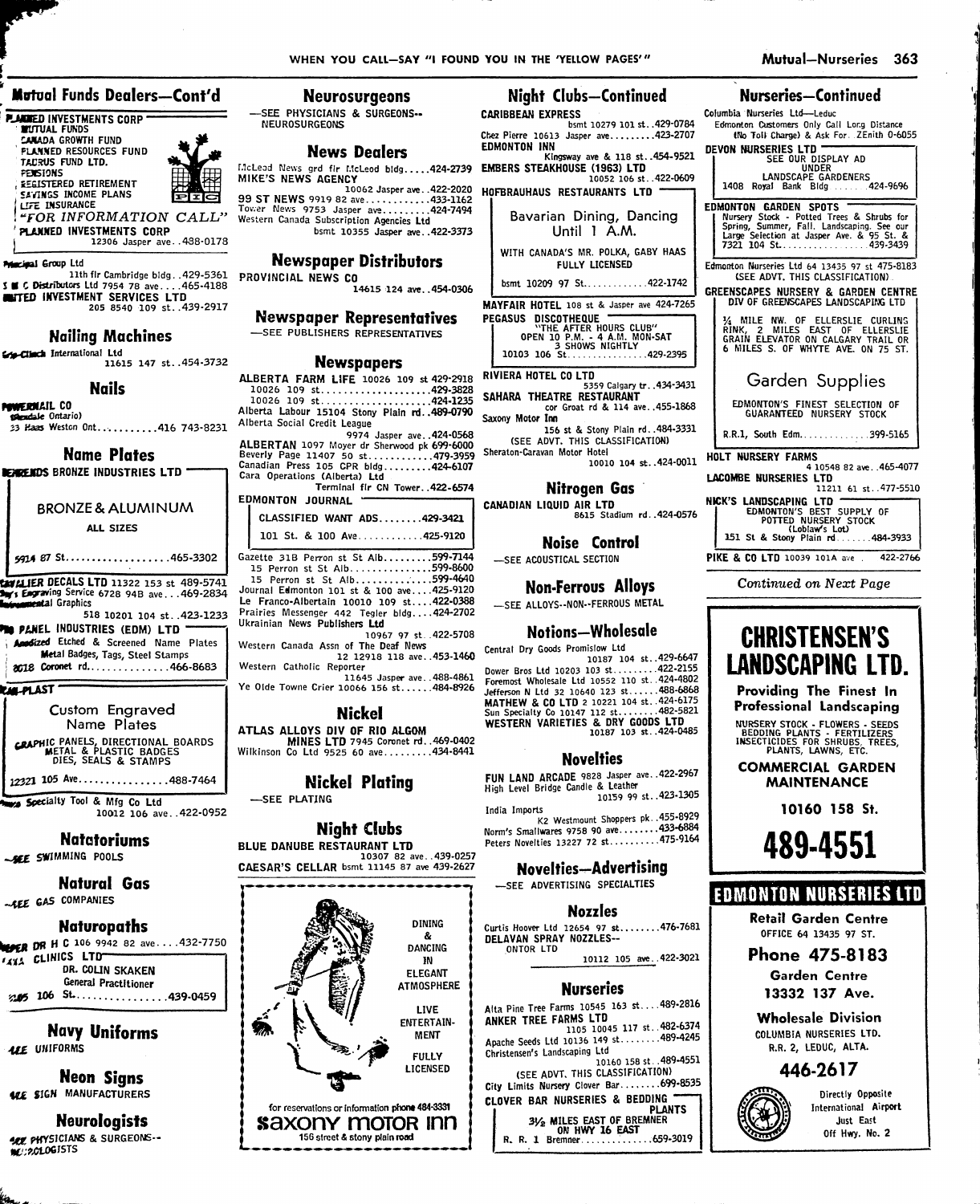| Nurseries—Continued                                                                                                                                                                                                           | Nurseries-                                              |
|-------------------------------------------------------------------------------------------------------------------------------------------------------------------------------------------------------------------------------|---------------------------------------------------------|
| SEED CENTRE LTD                                                                                                                                                                                                               | SAMSON'S DAY NU                                         |
| Your Local Edmonton Nurserv<br>Nursery at                                                                                                                                                                                     | bs<br>West End Day Care (                               |
| 146 Ave & 127 St599-7917                                                                                                                                                                                                      | Westwood Day Care (                                     |
| Seed Centre Ltd 146 ave & 127 st599-3880<br>SHERWOOD HOME IMPROVEMENT LTD<br>Garden Centres. 130 Ave. & 97 St., 111 St.<br>& 55 Ave. Thousands of Trees & Shrubs<br>Sodding - Seeding — Free Estimates<br>13408 71 St476-3587 | Victorian Order of N<br>103                             |
|                                                                                                                                                                                                                               | Nurses                                                  |
| Silver Nursery 44 Bellerose dr St Alb. 599-3482<br>TREE MOVERS (ALBERTA) LTD<br>4 10548 82 ave465-4077                                                                                                                        | Alberta Assn of Regi                                    |
| Vriend's Nurseries 11211 61 st479-3987<br>Zaychuk Nursery Vegetable & Berry Farms Ltd<br>4705 127 ave476-1555<br>If No Answer Call799-6440                                                                                    | ALBERTA MALE NI<br>General MALE M<br>Bath-Helo          |
| Nurseries—Day                                                                                                                                                                                                                 | Register<br>13860<br>110A A                             |
| Awram's Kay Day Nursery 10115 70 st 466-8914                                                                                                                                                                                  | <b>NURSES' PRIVATE</b><br>11 a.m                        |
| Baby Tenders Day Nursery 10224 123 st. 488-8885<br>Belter M 10955 82 st429-2294<br>Bloedows Hilde Day Nursery<br>10350 148 st454-3674                                                                                         | Home - 1<br>Intensive<br>D-9606 87 St.                  |
| <b>BONNIE DOON DAY NURSERY LTD</b><br>8952 80 ave466-9283                                                                                                                                                                     | <b>Nurses</b>                                           |
| BO-PEEP DAY NURSERY 12446 97 st 474-1928<br>CENTENNIAL DAY NURSERY                                                                                                                                                            | -SEE UNIFORMS                                           |
| Dependable Care From 7 a.m. - 6 p.m.<br>Government Licensed                                                                                                                                                                   | Nursi                                                   |
| Manageress - M. Belter<br>10955<br>82 St. 429-2294                                                                                                                                                                            | <b>CENTRAL PARK LO</b>                                  |
| CHILDHOOD EDUCATIONAL SERVICES LTD                                                                                                                                                                                            | CANADIAN H<br><b>ACCREDIT</b><br>OCCUPA                 |
| 10020 84 ave 432-7860<br>Community Day Nursery 9641 102A ave. 424-3730                                                                                                                                                        | 5905 112 St                                             |
| 9641 102A ave429-1943<br><b>NURSERY</b><br>DELTON DAY                                                                                                                                                                         | <b>GOOD SAMARITAN</b><br>Good Samaritan I               |
| 7 a.m. to 6 p.m. Mon. thru Fri.<br>INFANTS TO PRE-SCHOOL                                                                                                                                                                      | 10530 56 Ave.<br>Stony Plain, Al                        |
| 90 St. 479-7679<br>12124                                                                                                                                                                                                      | <b>HARDISTY NURSING</b>                                 |
| Dick & Jane Day Care Centre & Kindergarten<br>11214 109 ave424-4511                                                                                                                                                           | 6420 101 ave<br>6420 101 ave<br>Holyrood Nursing Hon    |
| DING DONG BELL KINDERGARTEN "<br>FULL DAY CARE CENTRE<br>2-6 Yrs.                                                                                                                                                             |                                                         |
| 7246B 101 Ave466-0249<br>If No Answer Call466-3914                                                                                                                                                                            | JASPER PLACE CEN<br>CANADIAN HO<br>ACCREDITE<br>OCCUPA1 |
| Downtown Day Care Centre<br>bsmt 10031 109 st424-1793                                                                                                                                                                         | 8903 168 St                                             |
| DREAMLAND NURSERY & CHILDREN'S<br>HOME LTD                                                                                                                                                                                    | Jubilee Lodge Nursing                                   |
| Licensed Pre-school Training<br>"Dependable Child Care" - All Ages<br>10704 70 Ave434-4237                                                                                                                                    | O'MEARA LODGE <sup>—</sup><br>Formerly<br>Board,        |
| Edmonton Montessori Nursery School                                                                                                                                                                                            | For the E<br>129 St.<br>12425                           |
| bsmt 8318 104 st. 439-4827<br>FIRST DELIGHTS DAY NURSERY<br>1 10333 121 st488-8984                                                                                                                                            | <b>SHERBROOKE NURS</b>                                  |
| HAPPY TOT KINDERGARTEN & DAY                                                                                                                                                                                                  | <b>SHERWOOD PARK !</b><br>2020 Brentwood                |
| LICENSED - AGES 2 - 5 NURSERY<br>Pre-School Readiness Program                                                                                                                                                                 | VENTA NURSING H<br>13525 102 st                         |
| Special Arrangements for Working Mothers<br>10020 84 Ave432-7860                                                                                                                                                              | $13525$ 102 st<br>YOUVILLE HOME St                      |
| Harvey's Day Nursery 8724 67 ave469-2662<br><b>HUMPTY DUMPTY DAY NURSERY</b>                                                                                                                                                  | Nut:                                                    |
| 11125 76 ave439-4341<br><b>HYDE PARK CHILDREN'S CENTRE</b>                                                                                                                                                                    | <b>NATURAL HEALTH</b>                                   |
| 10160 115 st. 482-6105<br>Jack & Jill Kindergarten & Nursery School<br>107 8510 111 st. 439-4484                                                                                                                              | Nut Houses 27 Northga                                   |
| Joyland Day Nursery 9034 132 ave476-6666<br>Nursery-On-The-Park 8923 Strathearn dr 465-2523                                                                                                                                   | Nuts—                                                   |
| PRIMROSE PLACE DAY CARE CENTRE                                                                                                                                                                                                | EDMONTON NUT &                                          |
| 7 a.m. - 6 p.m. Mon. thru Fri., Fees Based<br>on Income, Limited Transportation in South-<br>east Edm. Ages 3 & up                                                                                                            | 8809 63 ave<br>$11404$ 156 st                           |
| 8455 101 Ave469-0663                                                                                                                                                                                                          | We in the te                                            |
| Queen Mary Day Care Centre<br>10844 117 st452-2624                                                                                                                                                                            | never forget<br>telephone nu                            |
| Riverside Tower Day Care Centre<br>8610 Jasper ave. 424-2424<br>Royal Oak Day Nursery 13404 96 st 475-3883                                                                                                                    | people — pe                                             |

St Andrew's Day Care Centre 8715 118 ave. .477-8182 pendable telephone service. It

friendly as we can make it.

ness" In these pages.

#### Nurseries—Day—Continued Obstetricians & Gynaecologists **Office Equipment-Conti** —SEE PHYSICIANS & SURGEDNS-- OeSTETRICIANS & GYNAEODLDGISTS JENKINS FRED LTD 10301 104 st ON'S DAY NURSERY bsmt 6110 Fulton rd. .469-4545 KELLAM H J LTD 10316 124 st. Ind Day Care Centre 9915 148 st 452-4145 MILLER STATIONERS LTD Ŧ od Day Care Centre Odor Control 10212 121 ave. .477-1606 Supreme Spacesarlng —SEE DEDDDRANTS Filing Equipment and Sys Nurses Visible Records by Shannon Office Buildings an Order of Nurses Verticle Visible Records 103 11745 Jasper ave. .482-5467 Bentall Building 10180 102 st........422-8435 One Line Visible Records CAMBRIDGE BUILDING Lateral Filing Systems Nurses' Registries 1700 Cambridge bIdg. .429-7676 Centennial BIdg 212 10015 103 ave 422-1135 Large & Small Mobile Record Units a Assn of Registered Nurses Chancery Hall Ltd Save Space - Time • Moocy 10256 112 St..482-1541 B4 3 Sir Winston Churchill Square. .424-8584 **RTA MALE NURSING SERVICE** Cowley Properties Ltd  $10184$  104 St..................429-512 General MALE Nursing Care In Your Home Bath-Help For Older Gentlemen Registered Nursing Orderlies 2nd fir 9912 109 st...............424-2513  $10046$  106 st....................423-1501 Newsom Sales & Service 10552A 114 st425-OOl 13860 library orderies 455-8755 EMPIRE BUILDING Nu-Way Surplus 9137 118 ave.........474-454 McDOUGALL & SECORD LTD.<br>RENTALS<br>1101 10080 Jasper Ave .......422-4625<br>Building Supt. ..............429-1119 Ottewell Service & Supply 9008 58 st..466-142<br>REMINGTON RAND DIVISION SPERRY RAND ES' PRIVATE DUTY REGISTRY 11 a.m. to 6 p.m. Daily<br>
Home - Travelling - Hospital<br>
Intensive Care - Relief Nursing<br>
D-9606 87 St 469-0986 CANADA LTD 9902 109 st. 429-436 RONEO OFFICE EQUIPMENT & SYSTEMS — CALLOW - BEARE'S - Exclusive Agents Executive Building llth fir 109 st & Jasper ave. .429-0933 FINANCIAL BLDG (EDMONTON) LTD Filing Pockets, Lateral & Shelf Units 10415 105 Ave 422.3S38 10621 100 ave. .422-8577 Nurses' Uniforms Glenwood Buildings Ltd 207 8631 109 st 439-5164 Superior Steel-Desk Mfg Co Ltd Guardian Building Ltd 204 10235 124 st 482-6337  $11692$  147 st.....................453-257 I B M Bldg 10808 99 ave............422-2974 14811 116 ave 454-6694 Nursing Homes LONGSON TAMMETS & DENTON REAL ESTATE TDDD PRODUCTS (ALBERTA) LTD MICRO-FILM SYSTEMS CANADIAN HOSPITAL ASSOCIATION<br>
CANADIAN HOSPITAL ASSOCIATION<br>
ACCREDITED NURSING HOME<br>
COCUPATIONAL THERAPY<br>
5905 112 St................434-1451 PROFESSIONAL LEASING & MANAGING<br>AGENTS<br>401 Imperial Bank BIdg........429-4902 REGISCOPE IDENTIFICATION 2nd fir 14425 123 Ave........454-14:1 Visirecord 10522 124 st.............482-400 MARATHON REALTY CO LTD<br>
0wners, Developers and Managers Throughout<br>
10012 Jasper Ave.<br>
209 N.A.R. Bidg..............429-2313 Western Office Equipment Ltd SAMARITAN NURSING HOME 13314 126 av<del>e. 454-</del>9**56**<br>Xerox of Canada Ltd od Samaritan Nursing Home 1530 56 Ave ................434-6466 2340 10025 Jasper ave. .424.0M4 ony Plain, Alta ............777-2261 McDougall & Secord Ltd 1101 10080 Jasper ave. .422-4625 At your service around the **ISTY NURSING HOME LTD 1966** McLEOD BUILDING 716 McLeod bidg. .424-6682 101 ave....................466-9267 clock . . . the Yellow Pages-^ Medical Dental BIdg Ltd 10603 100 ave 429-1098 6420 101 ave 466-8095 Holyrocd Nursing Home (1965) Ltd Mercantile Building Ltd **WARD CONTROLLER** 18 10182 103 st..423-2010<br>Merrick BIdg 10354 Jasper ave.......424-5510 9510 80 St..469-1307 R PLACE CENTRAL PARK LODGE Northgate Building 103 10049 Jasper ave 422-0288 reach CANADIAN HOSPITAL ASSOCIATION ACCREDITED NURSING HOME 0 M Securities Ltd 2nd fir 11754 124 st 454-3285 One Thornton Court OCCUPATIONAL THERAPY 8903 168 St 489-4931 8th fir One Thornton ct. .424-7911 Parkington Plaza bsmt 10408 124 st.. .482-4363 Physicians & Surgeons Building (Edmonton) Ltd 8409 112 St. .433-6892 PRINCETON PLACE 719 McLeod bidg. .424-6682 Lodge Nursing Home Ltd 10333 76 St. .469-4456 Professional Bldg 942 10830 Jasper ave 422-0144<br>Reidford D 300 Tegler bldg..........422-1842<br>**REVILLON BUILDING** 10221 104 st..422-0925 Formerly Sherbrooke Manor<br>Board, Care & Supervision<br>For the Elderly, Convalescents<br>12425 129 St...............455-6108 TEGLER BUILDING LTD OFFICE RENTALS BROOKE NURSING HOME (LODGE) 10189 101 St. 13210 114 St..454-8616 602 10189 101 St............422-1531 VOOD PARK NURSING HOME 2020 Brentwood blvd Sherwood pk. .699-2281 VENTA NURSING HOME LTD Tower Building Ltd bsmt 10139 103 st. .424-2840  $\frac{25}{25}$  102 st  $\ldots$   $\ldots$   $\ldots$   $\ldots$   $\ldots$  476-6633  $st. . . . . . . . . . . . . . . . . . . . . . 476-6727$ Office Equipment LLE HOME St Vital ave St Alb...599-7791 ACME SEELEY LTD Strip-Line Indexing Visible Pocket, Cardwheel, Vertical Visible, Rotary & Color Code Filing. Paper Conveyors 9913 108 Ave 422-8255 Nuts—Edible REACH ALL OF THE BIG RAL HEALTH CENTRE LTD EDMONTON BUYING 10173 97 St. .422-8308 Nut Houses 27 Northgate Shopping centre 476-4343 Astro Business Machines Sales & Service Ltd MARKET WITH CANADA'S 10066 156 St. .489-1501 NO. 1 BUYERS GUIDE Billig Ron Office Machines & Furniture Ltd Nuts—Mechanical THE 10519 104 ave. .429-5888 EDMONTON NUT & BOLT LTD Block & Anderson (Canada) Ltd 8809 63 ave 465-1466 Airport rd..454-8952 Camero Office Equipment Ltd 14 156 st ... ... ... ... ... ... ... 484-5571 10160 116 St..488-6364 CENTENNIAL OFFICE EQUIPMENT SERVICES in the telephone business 10707 109 St. .424-2730 Dictaphone Corp Ltd 10541 124 st 488-5465 er forget that behind every bhone number there are Grand & Toy Alberta Ltd 'YEllOW PAGES' 9518 102A ave .. 424-7261 ple — people who depend Royal Oak Day Nursery 13404 96 st....475-3883 on 1 Feepers Who dependence Review of Day of Buildings and Day Care Centre The telephone is useful be is our aim to keep service  $\alpha s$  cause back of it there are Check ''hours open for busi courteous, as helpful and as friendly and competent people Ph. 425.4110

serving you.